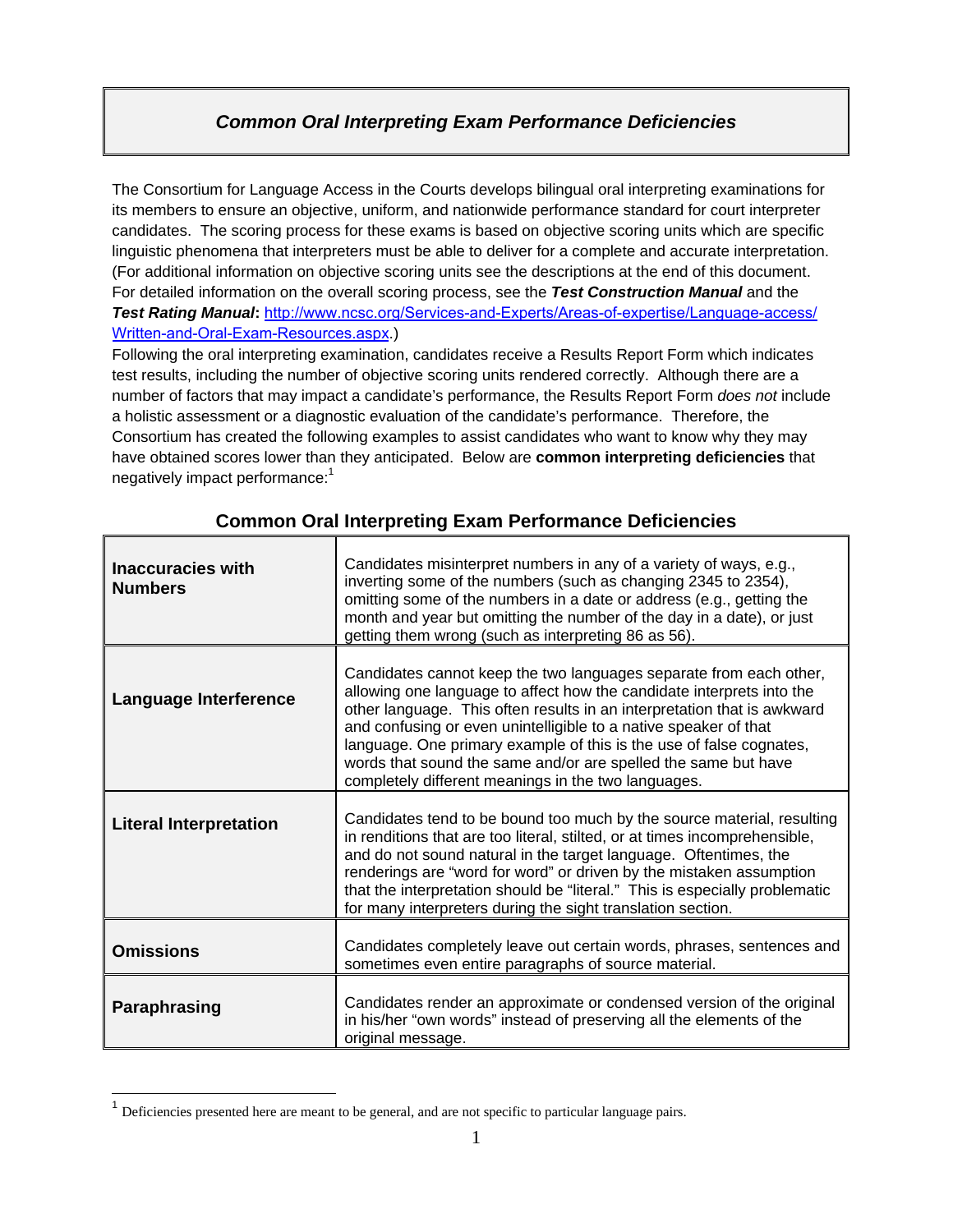### **Primary Causes for Exam Performance Deficiencies**

There are several fundamental reasons why an interpreter candidate may demonstrate some or all of the exam performance deficiencies listed above.

- 1. Many candidates **lack the high level of language proficiency** in one or both languages tested that is required for successful court interpretation. The primary features of this deficiency are:
	- Inadequate range of general vocabulary (including idioms, slang, adjectives, adverbs, verbs and nouns) as well as legal terminology.
	- Inability to construct sentences and use one or the other language appropriately (i.e. grammar).
	- Failure to preserve not just the meaning of the source material, but also its pragmatic use in discourse (issues of emphasis, nuances, and subtleties).
	- Difficulty maintaining the level of language (register) of the source material.
- 2. Some candidates **lack developed professional interpreting skills** and cannot successfully perform one or more of the three modes of court interpretation. In the sight translation section, many do not know how to analyze a written document and then deliver a smooth oral rendition of it into another language. In the consecutive mode, many candidates have not adequately developed their shortterm memory and do not know how to take and use notes effectively to handle utterances that vary in complexity and length. During simultaneous interpretation, many candidates cannot keep up with the speed of the recorded test material, which causes them to fall behind.
- 3. Candidates also exhibit a **lack of preparation** for the exam. Before the exam, all candidates should prepare by carefully reading and studying test overview documents located at the following website: http://www.ncsc.org/Services-and-Experts/Areas-of-expertise/Language-access/Written-and-Oral-Exam-Resources.aspx. Candidates should also engage in sustained and frequent practice in each of the modes of interpretation, and be well rested on the day of the exam. Candidates who know exactly what to expect will be better prepared on test day.
- 4. Finally, candidates also often display a **lack of attention to detail** while taking the exam. During the exam, candidates should follow directions carefully, and pay close attention to every element of the source language material to be interpreted, being careful not to change, soften, harden, omit, or otherwise alter the meaning of the source material.

The field of court interpreting requires a superior command of two languages. Candidates must possess a mastery of both languages to be able to handle the widest range of language terms that may be presented in the courts—from specialized legal and technical terminology to street slang. Candidates must also possess professional interpreting skills. The wide base of knowledge and professional interpreting skills necessary can be acquired through taking college courses, reading widely in many fields of endeavor, observing many hours of court proceedings, internships, mentoring, studying reputable glossaries and dictionaries, and developing one's own glossary and comparing terminological research with colleagues. Additionally, attending workshops and training events at professional court interpreter conferences may assist with the development of other knowledge, skills, and abilities essential for court interpretation.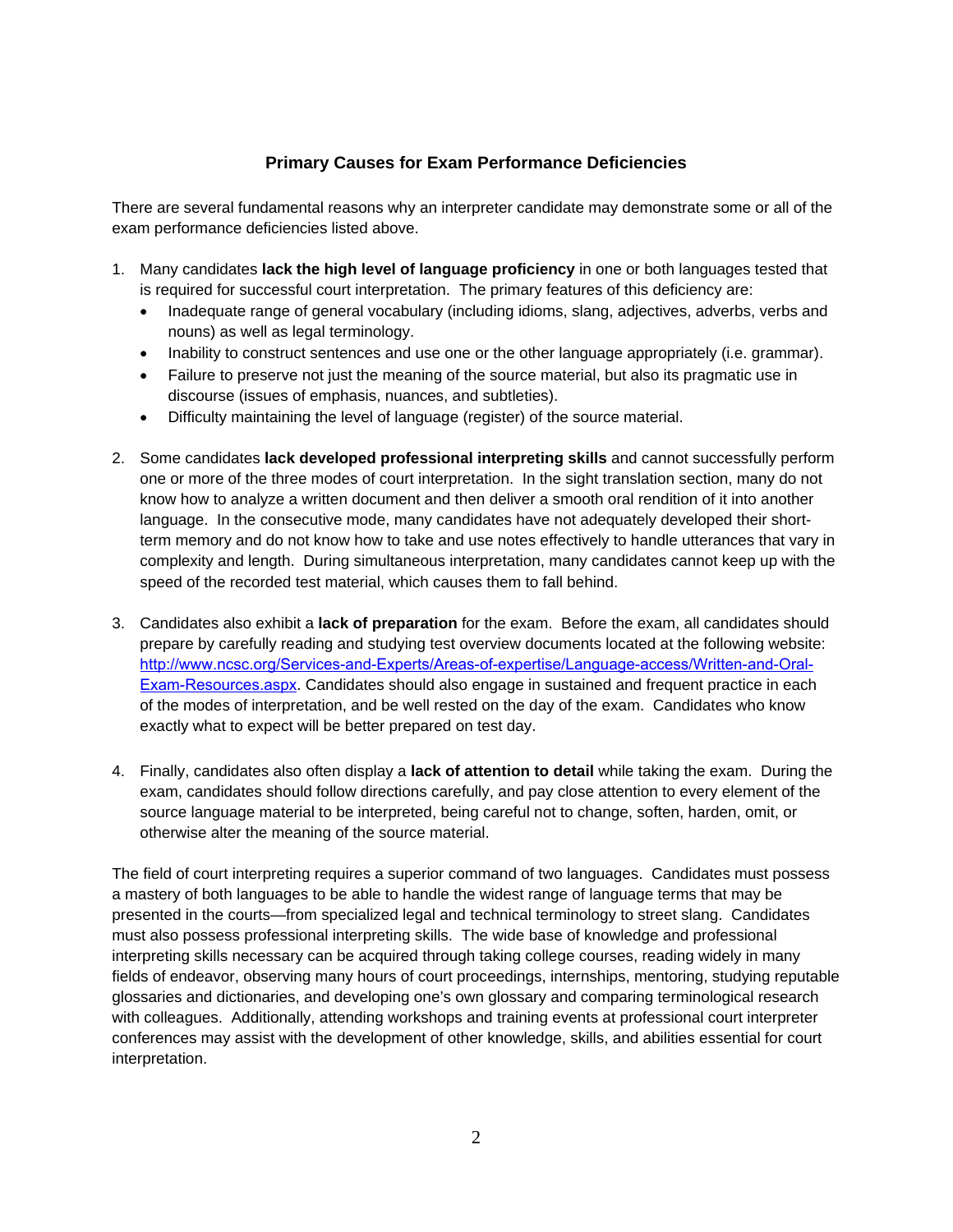**It is also imperative for candidates to acquire interpreting techniques through training and practice. It is highly recommended that candidates record themselves while interpreting in a controlled environment. Practice examinations produced by the Consortium's Technical Committee can be found at the following links:** 

Spanish: https://apps.ncsc.org/PracticeExamKit/CIPEK-ORDER.aspx Language neutral: https://apps.ncsc.org/PracticeExamKit/CIPEK-ENGLISH-ORDER.aspx

### **Additional Information on Scoring Units**

Scoring units represent objective characteristics of language that the interpreter must understand and render appropriately during the interpretation. Each scoring unit is a word or phrase that captures a logically complete linguistic unit. $2$ 

Tests are scored on the basis of these scoring units. The following table lists the ten categories of scoring units and their corresponding testing goals:<sup>3</sup>

| <b>SCORING UNIT</b><br><b>CATEGORY</b> | <b>DESCRIPTION</b>                                                                                                                                                                                                                                  | <b>TESTING GOAL(S)</b>                                                                                                                                                                                                                                                                                                    |
|----------------------------------------|-----------------------------------------------------------------------------------------------------------------------------------------------------------------------------------------------------------------------------------------------------|---------------------------------------------------------------------------------------------------------------------------------------------------------------------------------------------------------------------------------------------------------------------------------------------------------------------------|
| A: Grammar                             | "Grammar is a system of principles that govern<br>the way a language works. Grammar describes<br>how words are related to each other,<br>particularly how they function in sentences." <sup>4</sup>                                                 | Ensure that candidates recognize and, within the<br>limits of the source and target languages,<br>satisfactorily handle the interpretation of<br>grammar, especially verbs.                                                                                                                                               |
| B: Language<br>Interference            | Terms or phrases that may invite<br>misinterpretation due to interference of one<br>language on another (e.g., false cognates,<br>awkward phrasing, terms or phrases susceptible<br>to literal renditions resulting in loss of precise<br>meaning). | 1-Measure the ability to keep languages<br>separate, speaking them as an educated native<br>speaker would, with no interference from the<br>other language, and<br>2-Measure the ability to avoid being constricted<br>unnecessarily by the source language resulting in<br>interpretations that are literal or verbatim. |
| C: General<br>Vocabulary               | Vocabulary that is widely used in ordinary<br>parlance and could be spoken by native<br>speakers appearing in any courtroom.                                                                                                                        | 1-Measure the ability to preserve lexical content<br>of general source language terms when<br>interpreted into the target language,<br>2-Measure the depth and range of candidate's<br>vocabulary, and                                                                                                                    |

### **Scoring Unit Descriptions and Testing Goals**

<sup>2</sup> William E. Hewitt, *Court Interpretation: Model Guides for Policy and Practice in the State Courts,* (National Center for State Courts, 1995), 104.

<sup>3</sup>Information taken from the **Test Construction Manual**: http://www.ncsc.org/Services-and-Experts/Areas-of-expertise/Languageaccess/Written-and-Oral-Exam-Resources.aspx.

<sup>4</sup> DiYanni, Robert, and Pat C. Hoy II. *The Scribnew Handbook for Writers.* Boston: Allyn and Bacon, 199, p. 221.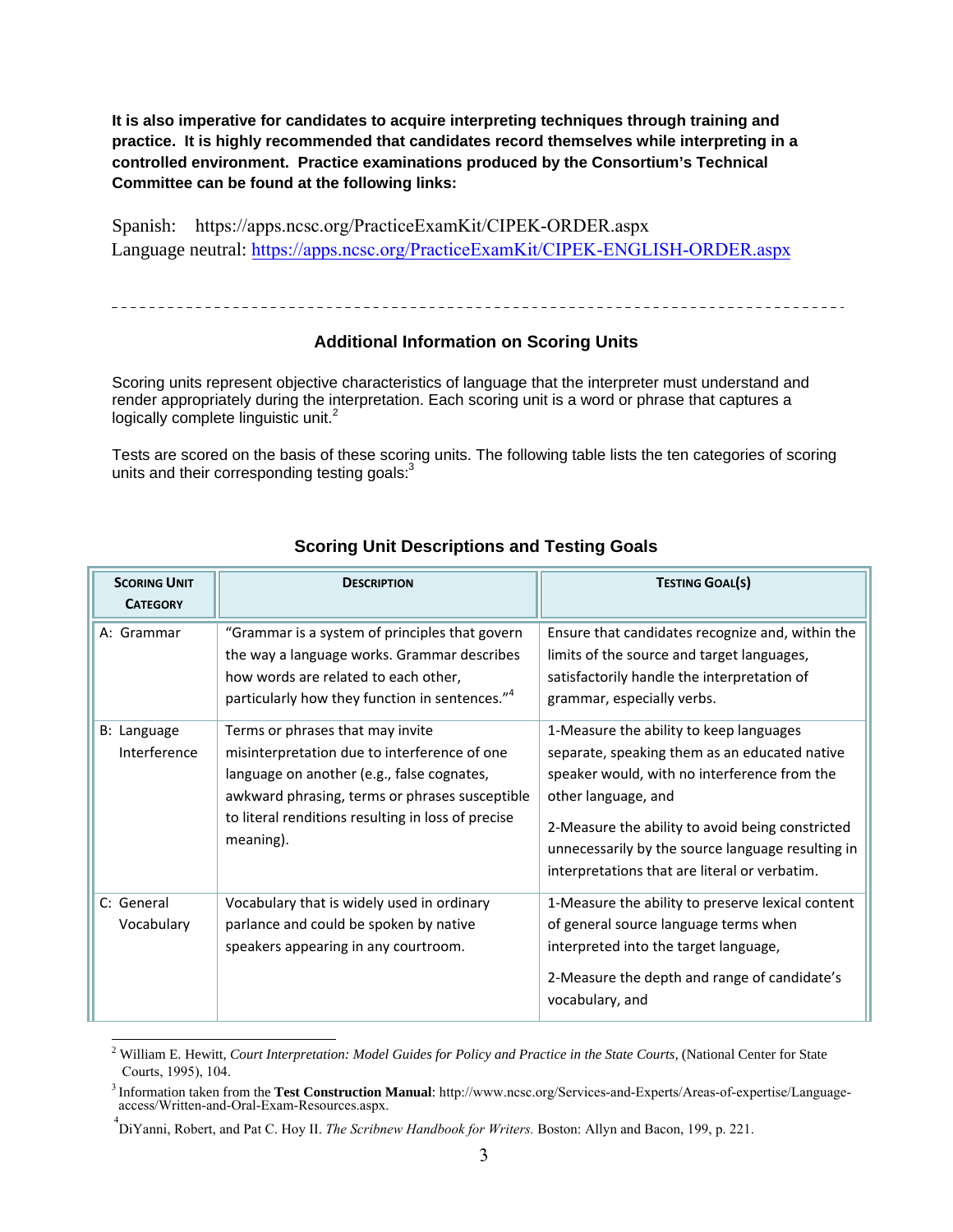| D: Legal Terms                                            | Any word or phrase of a legal or technical                                                                                                                                                                                                                                                                                                      | 3-Measure the ability to tap into a deep reservoir<br>of vocabulary without hesitating or stumbling.<br>Measure the candidate's range of knowledge                                                                                                                                                                                                                                                                                                             |
|-----------------------------------------------------------|-------------------------------------------------------------------------------------------------------------------------------------------------------------------------------------------------------------------------------------------------------------------------------------------------------------------------------------------------|----------------------------------------------------------------------------------------------------------------------------------------------------------------------------------------------------------------------------------------------------------------------------------------------------------------------------------------------------------------------------------------------------------------------------------------------------------------|
| and Phrases                                               | nature, or which is not common in everyday<br>speech, but is commonly used in legal settings.                                                                                                                                                                                                                                                   | and recognition of common legal terms and<br>styles of language used in courtrooms and the<br>ability to faithfully interpret them into the target<br>language, going into both languages, but<br>especially from English into the other language.                                                                                                                                                                                                             |
| E: Idioms and<br>Sayings                                  | An idiom is a speech form or an expression of a<br>given language that is peculiar to itself<br>grammatically or cannot be understood from<br>the individual meanings of its elements <sup>5</sup> .<br>Sayings are short expressions such as aphorisms<br>and proverbs that are often repeated and<br>familiar setting forth wisdom and truth. | Determine the candidate's breadth of knowledge<br>and understanding of a language's common<br>idioms and sayings, and the ability to interpret<br>the meaning or an equivalent idiom or saying in<br>the target language.                                                                                                                                                                                                                                      |
| F: Register                                               | Style of language drawn upon in various social<br>settings; a key element in expressing degrees of<br>formality, including curses, profanity, and taboo<br>words. Register shows, through a pattern of<br>vocabulary and grammar, what a speaker or<br>writer is doing with language at a given<br>moment.                                      | Assess the candidate's ability to preserve the<br>level of language so that others' impression of<br>the speaker is not raised or lowered by the<br>interpreter and assess the candidate's ability to<br>interpret offensive terminology.                                                                                                                                                                                                                      |
| G: Numbers and<br><b>Names</b>                            | Any number, measurement, or proper name.                                                                                                                                                                                                                                                                                                        | Measure the candidate's ability to be precise and<br>accurate with all numbers, maintain weights and<br>measures as stated in the source language<br>without conversion, maintenance of names of<br>businesses, streets, etc. without interpreting<br>them (except that "Avenue, "Street," etc. may or<br>may not be interpreted, but the actual name is<br>not to be interpreted), and conservation of every<br>letter of a spelled name in the proper order. |
| H: Markers,<br>Intensifiers,<br>Emphasis and<br>Precision | Any word or phrase giving emphasis or<br>precision to a description (e.g., adverbs,<br>adjectives) or statement (e.g., can be<br>grammatical in form), including time movement<br>(e.g., the day after tomorrow, last night, next<br>week).                                                                                                     | Ensure that the various ways of marking speech<br>are preserved so the same degree of impact and<br>precision is conveyed to the listener of the<br>interpretation.                                                                                                                                                                                                                                                                                            |
| I: Embeddings<br>and Position                             | Words or phrases that may be omitted due to<br>position (at the beginning or middle of a long<br>sentence, second in a string of adjectives or<br>adverbs) or function (tag questions).                                                                                                                                                         | Ensure that candidates preserve all elements of<br>the source language, especially those that they<br>may deem to be unimportant, or forget due to<br>their location or function in the utterance.                                                                                                                                                                                                                                                             |

<sup>5</sup> *The American Heritage College Dictionary*, Third Edition, Boston: Houghton Mifflin Co., 1997, p. 674.